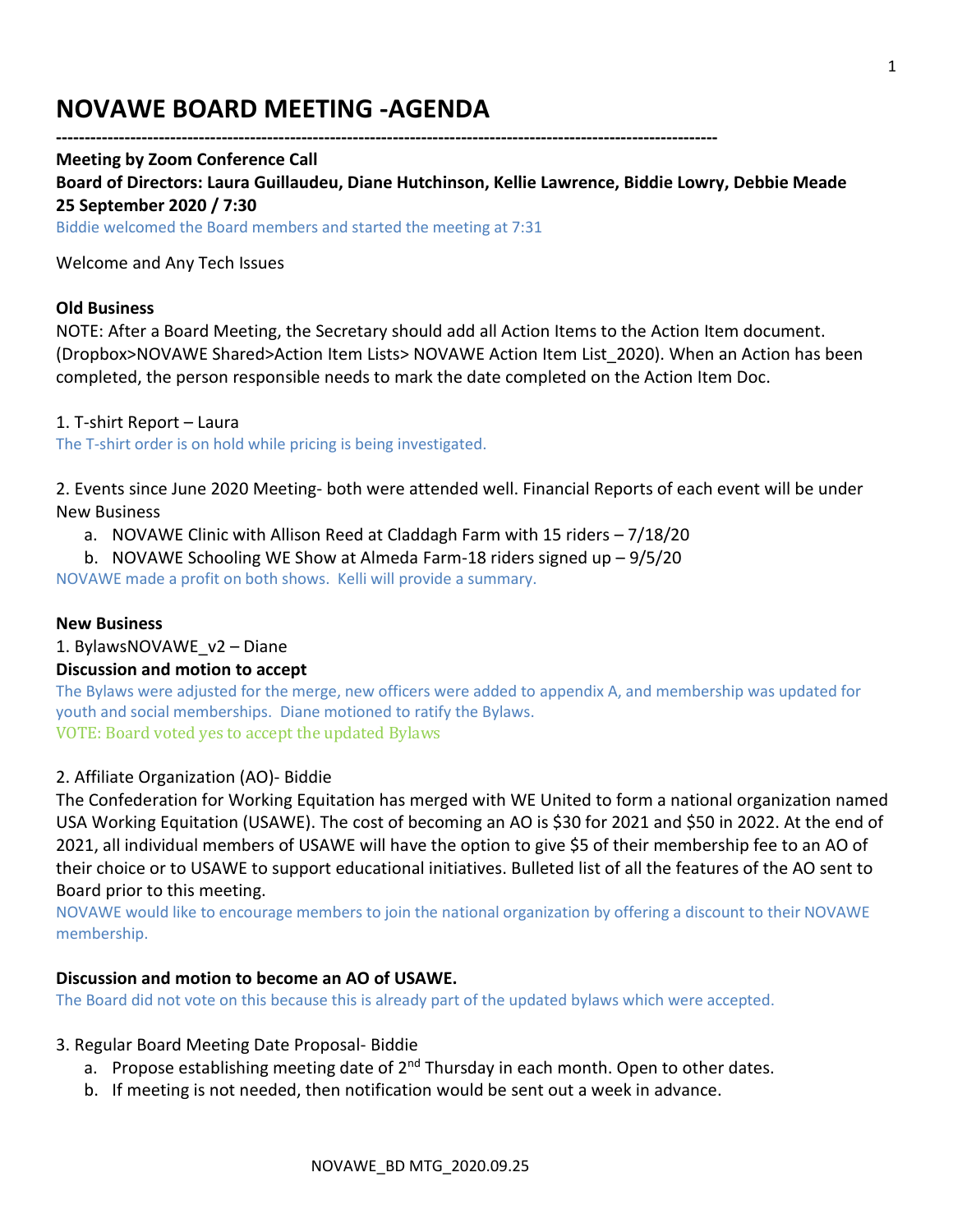The Board agreed that a recurring meeting would be helpful so that the day/time is reserved in advance. The  $2^{nd}$ Monday of the month was determined to be the best day for the majority of the Board members.

## 4. Membership Report – Laura & Biddie

### a. Current stats

Laura reported that there are currently 114 members, 2 youth, 1 social, and 8 business members.

- b. Yearly Membership Fees for NOVAWE
	- 1) Background: USAWE Individual membership is \$30 for 2021 and \$45 for 2022.
	- 2) 2020 Membership NOVAWE Membership Fees: Individual \$40, Family \$70, Youth \$30, Business \$100, Social \$20
		- a) Consider lower NOVAWE individual membership fee if person is also member of USAWE, consider Youth being free
		- b) Any other changes needed

There were a few new members who have joined recently. The Board discussed grandfathering them in if they join October 1 or later since December 1 starts the new year. For those who have joined in September, Laura will reach out to them to make them aware of the membership year and to see if they want to use their payment for 2021. Discussed the options for membership fees. Decided to keep them the same as last year but give a \$10 discount for members that join USAWE (so individual membership will remain \$40 but will be \$30 if they join USAWE). One other exception is that the Youth fee for 2021 will be \$10.

 c. Need the membership form updated for 2021 and brought back to Board for approval. (forms are found in NOVAWE Shared>Publicity>Membership Forms>2020 Forms) Approval can be done by email vote. Laura will update the membership form and flyer. Payment options will be PayPal or check.

### 5. Treasurer Report – Kellie & Biddie

- a. Financial Report for Clinic at Claddagh Farm
- b. Financial Report for Schooling Show at Almeda Farm
- c. Overall Financial Report

Kellie still needs expenses from recent clinic and show. Once she receives those, she will provide an overall financial report. Currently there is \$6921.57 in the bank account.

d. Discussion and motion to refund \$500 initial contribution to each Founding NOVAWE Board Member: Biddie Lowry, Diane Hutchinson, and Laura Guillaudeu.

**VOTE: Board voted yes to refund the \$500 contribution by initial Board Members.**

### 6. Secretary Report – Debbie

The Frying Pan Farm Park COI and agreement paperwork along with the deposit are underway. The NOVAWE COI expires on 10/4/20. Check for the security deposit of \$150 was requested.

### 7. Marketing/Publicity Report – Diane

- a. Rounding Post status
- b. Spotlight Articles for website
- c. Membership Drive for 2021
- d. Promotion for Region 6 candidates- Kimberley Hillyer & Kat Waters

Discussed promoting NOVAWE member Kimberly Hillyer for the USAWE Board.

- 8. Events Report Biddie
- A. Upcoming 2020 Events: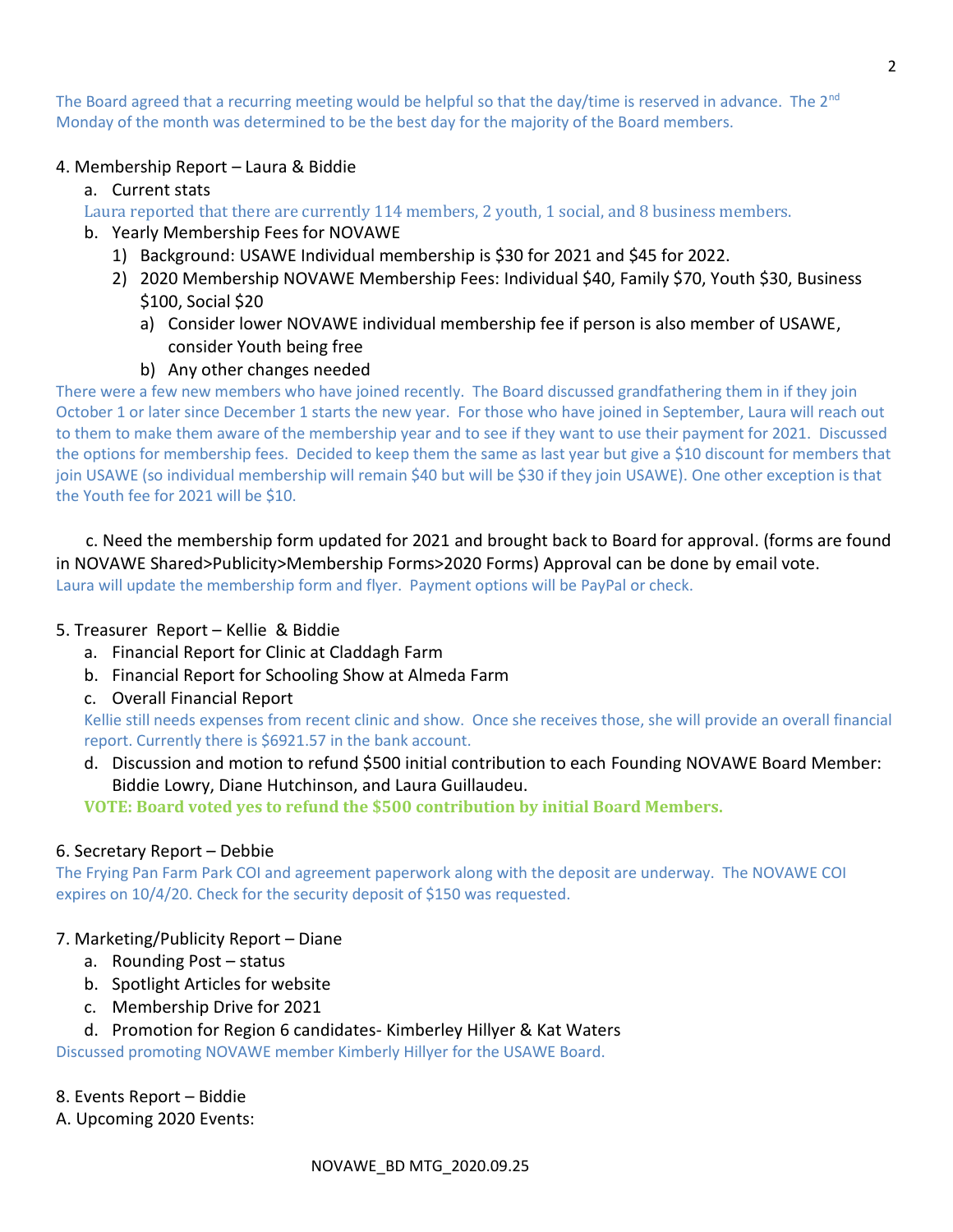# a. NOVAWE Fall Fun Show – October 24, 2020 at Frying Pan Farm Park

- 1) Organizers are Kim Ellis and Jess Williamson
- 2) Did anyone receive communication from FPFP with a contract?
- 3) If you can volunteer, contact Melissa Smith, Volunteer Coordinator

The FPFP paperwork is underway which was mentioned in the Secretary Report.

- b. NOVAWE Clinic with To-Be-Named Clinician November 7-8, 2020
	- 1) Blue Top Stables is a possible location, waiting to hear final decision from owner, Robin Lancaster
- Blue Top Stables is confirmed.

2) Contact Kat Waters for 2 day clinic, if not, then Alli Reed for 1 day clinic

The Board noted that Kat Waters already has a deposit from NOVAWE and we have her updated contract.

- c. AQHA Pre Turkey Show at FPFP-Nov 20-22, 2020. Our NOVAWE member, Leslie Painter is looking for volunteers for this show. Propose that we send a message to all members about volunteering. Some NOVAWE members will be attending a clinic with Nicole Price on Nov 21-22, 2020. This information will be posted in the members group by Diane.
- B. Upcoming 2021 Events Decide whether to put on the calendar and how often.
	- a. Fix-it-test WE Dressage
	- b. Fix-It-Test EOH
	- c. Fundraiser Needed? JPR? Other?
	- d. Fall Fun Show
	- e. Horsemanship Clinic Suzanne Liscouski, Sarah Drew
	- f. Playdays- Encourage members to host, perhaps we have one at public park
	- g. Rated USAWE Show- not recommend for 2021 with Covid still around (This could be changed if ERAHC does not hold any shows in Virginia or PA.)
	- h. Schooling Shows-recommend hosting two shows
	- i. Virtual Events –
	- j. WE Clinics local instructor
	- k. WE Clinics out of town instructor -maybe by summer, depending on Covid

Discussed doing partner shows in 2021. Also discussed the options of doing a full show vs. just EOH. Discussed tabling some of the discussions about fundraisers until January. Discussed hosting two shows, one in the spring and one in the fall. Possible locations are FPFP and Morven Park. Also discussed sponsoring 1 or 2 clinics, one early in the season and another in the summer. Also discussed possibly adding a social event.

# 9. Any other business?

Meeting was adjourned by Biddie at 9:23 PM.

# **Action Items**

- 1. Kellie will provide a summary of expenses from July NOVAWE clinic and September NOVAWE schooling show
- 2. Laura will contact new members to see if they want to use their payment for 2021 membership instead of 2020.
- 3. Diane will post information about AQHA Pre Turkey Show at FPFP in the members area.